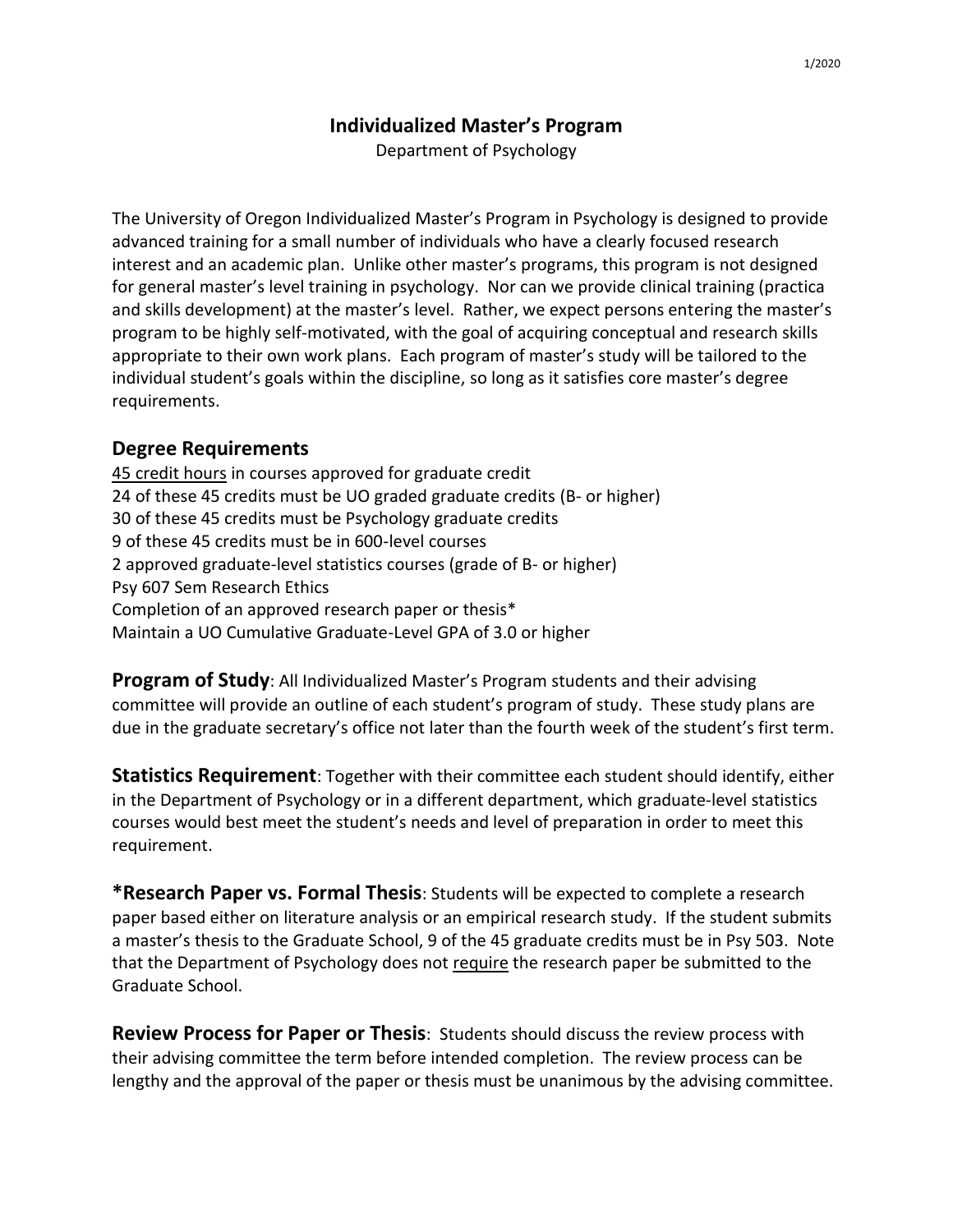**Time Limit**: The Department expects that most students will complete the MA or MS in 1-2 years.

**Distinction Between the Master of Arts and Master of Science Degree**: Students pursuing an MA degree must demonstrate competence in a foreign language or have had two years in a foreign language, usually two years of undergraduate work in a foreign language with a grade of C or better. (For foreign students using English as a second language, English may be used as the foreign language.) The MS degree does not require a foreign language.

**Advising Committee**: All master's students enter the program assigned to a major advisor. An advising committee is established during the student's first term in the program. The student's advising committee must consist of two tenure-related Psychology faculty members: (1) The major advisor and (2) an additional faculty member to be added no later than the end of fall term of the student's first year. A third committee member may also be added if desired: either another tenure-related faculty member in Psychology, a tenure-related faculty member in another department, or a non-tenure-related Psychology member (the latter includes individuals who have a contract with the Psychology Department or individuals with other appointments who also hold additional academic credentials such as being a research scientist at a research institute or a tenure-related position at another institution). The committee members must sign the Statement of Completion form before the student is approved for graduation.

The department strives to arrange the best possible program for each student. Therefore, a student may wish to change his/her faculty advisor when the student's interests evolve and change. The student should discuss the proposed change with the previous faculty advisor or the chair of the GEC. The student should ask the new advisor to send the graduate secretary a memo agreeing to take on the advising responsibility.

Graduate students must have a major advisor. The advisor-advisee relationship requires initial and continuing mutual consent for that relationship. When either the student or the advisor makes the decision that an advisor change is in order, the student must find a new advisor within six weeks of this decision (the six weeks does not include university break periods). Advisors and students should both notify the GEC chair and graduate secretary when a decision about changing advisors has been made (regardless of whether the student or faculty member initiates the change). If a student goes longer than six weeks without an advisor, the graduate school will be notified, an action which could result in the student's termination from the program. Faculty may agree to advise students for a trial period, and the student would be considered to have an advisor during this period.

**Student Evaluations**: During the spring of each year, master's students are to meet with their advising committee to discuss their progress in the program. These evaluations will then be discussed by the Graduate Education Committee (GEC), and final judgments about students'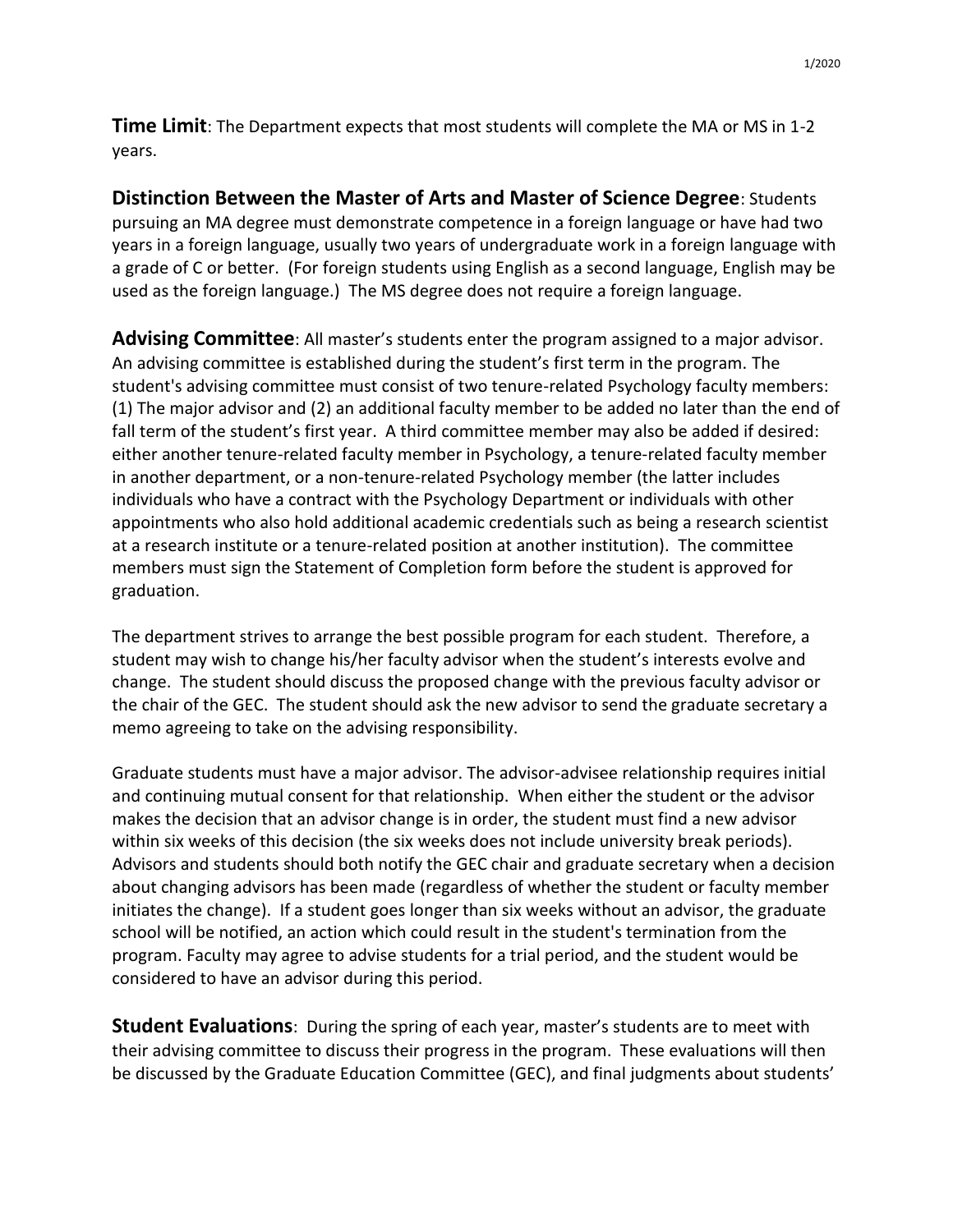standings are made by the Department faculty as a whole. These evaluations are not competitive; there is no quota.

The evaluations are based on performance data such as grades in courses, timely progress towards completion of requirements, quality of research, ability in scholarship, and teaching evaluations (if any). In addition, written evaluations are received by the GEC from the student's advising committee. Evaluations also include subjective judgments about the student's potential as a teacher, researcher, and scholar. For this reason, the exact weighting that is used cannot be specified. The GEC considers factors in deciding whether or not progress is satisfactory. Excellence in one or two aspects of the program may be considered more favorably than an otherwise satisfactory record that shows no unusual talent in any particular area.

Uniformly low, but passing performance in all aspects of the program can be grounds for a decision of unsatisfactory progress, particularly if performance also lacks timely progress. Students will generally have received a good deal of feedback concerning poor performance before a final determination is made that progress is sufficiently below standards to warrant termination from the program.

**Recommendation of Termination from Program**: When there is serious concern about a student's progress in the graduate program (either PhD or master's), the chair of the GEC may recommend to the graduate school that the student be terminated from the graduate program. Generally, before such a recommendation occurs, the GEC chair will discuss the concerns with the student's advisor and/or advising committee as well as with the GEC in order to make sure that a recommendation of termination is merited and that there are no extenuating circumstances. There should be a consensus that the student's performance is sub-par: either severely sub-par in one domain, or moderately to severely sub-par in multiple domains (e.g., research progress, course work, degree requirements, and teaching, where applicable). The GEC chair will alert the student of the concerns in writing (giving the student a chance to contest any concerns that he or she feels are in error) and describe what (if anything) can be done to allay the concerns, along with any relevant deadlines. The decision to terminate a student from the program is made by the graduate school, not by the department.

If a graduate student is suspected of plagiarism or misconduct (criminal, academic, or professional), the case shall be referred to the appropriate university committee for investigation. If a student confesses to, or is discovered to have committed an offense that seriously violates the APA code of ethical behavior (e.g., falsifying data - see http://www.apa.org/ethics/code/index.aspx), the GEC may recommend termination from the program. It will generally be useful to discuss any concerns about a graduate student's behavior with the department head and/or GEC chair, who may in turn talk with the student's advisor.

**Grievance Procedures**: Most problems that arise are handled readily in discussions between the involved parties. Occasionally, however, this may not be the best vehicle for handling a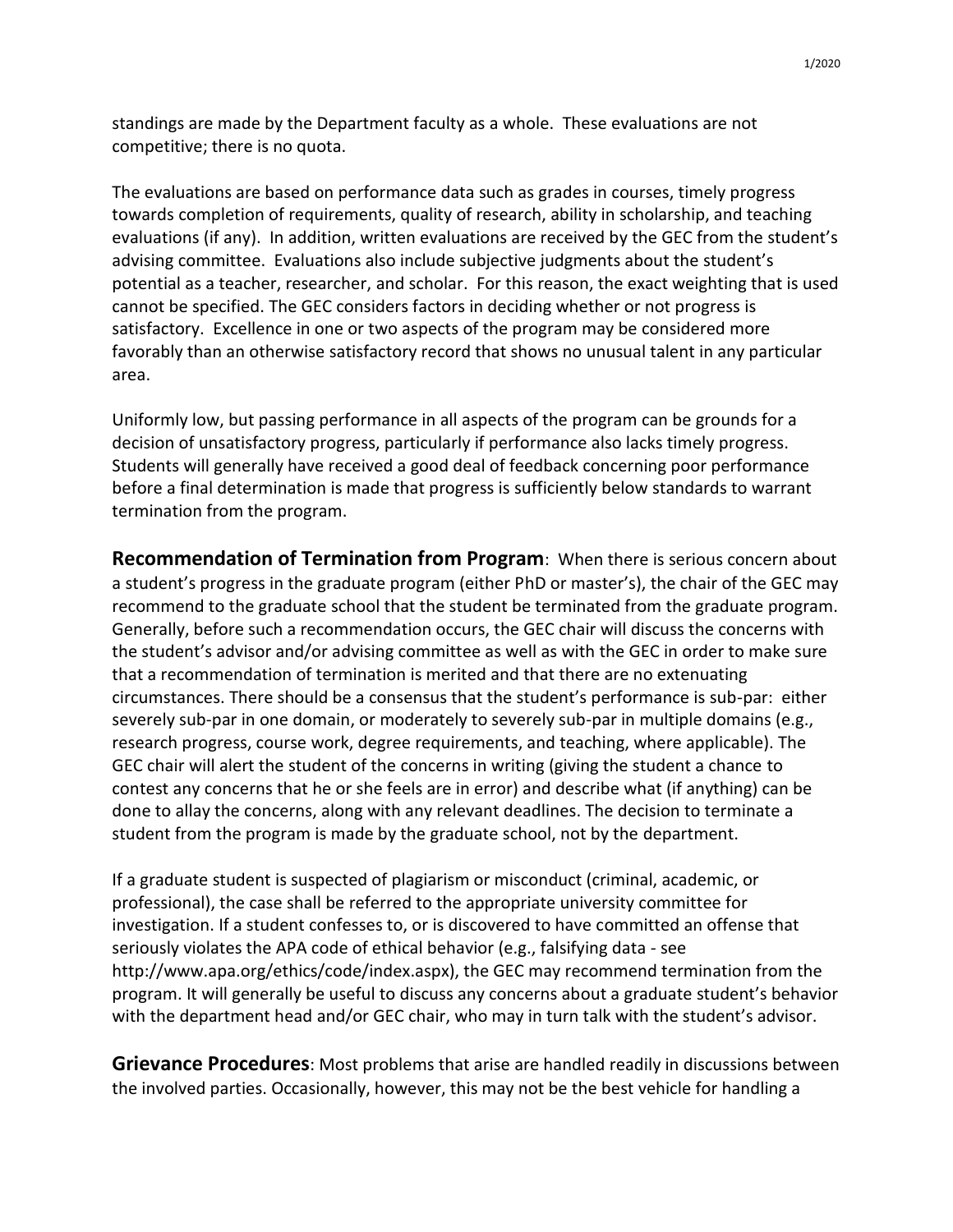grievance. When more serious problems arise, students should not hesitate to pursue more structured appeal procedures (as outlined below).

In terms of handling more minor matters, the grievance should first be addressed within the Department. The student should consult with the faculty member most closely involved, the Graduate Education Committee Chair, or the department head. If the student remains unsatisfied, he or she may contact the Graduate School for further information on official University grievance procedures. If the matter pertains to teaching assistantships, grievance steps are stipulated in the Graduate Teaching Fellowship Federation (GTFF) union contract with the University. Other information can be obtained from the Office of Student Advocacy.

## **UO GRADUATE SCHOOL REGULATIONS**

**General Information:** The Graduate School is located in Susan Campbell Hall, 1<sup>st</sup> Floor. The office hours are 8:00 am to 12:00 pm and 1:00 pm to 5:00 pm, Monday through Friday. The phone number is (541) 346-5129. The Graduate School web site is <http://gradschool.uoregon.edu/>

**Residency and Enrollment Requirements:** For a master's degree, the Graduate School requires that a minimum of 30 credits (applicable to degree requirements) be taken on the Eugene campus during at least two terms of study. A second master's degree also requires a minimum of two terms of full-time study on the Eugene campus. Individual schools or departments may have additional residence requirements.

In addition, students enrolled in an advanced degree program must attend the university continuously, except for summers, until program requirements have been completed, unless on-leave status (maximum of three academic terms) has been approved. In the term the degree is received, the graduate student must register for at least three graduate credits.

**Incomplete Policy**: Graduate students must convert an incomplete (I) received for a graduate course to a passing grade within one calendar year of the assignment of the incomplete.

**Research Compliance:** University policy requires that students who intend to engage in research that involves human or animal subjects receive approval of their research procedures before beginning to collect data. The Research Compliance form and further instructions are available from the Psychology graduate secretary.

**Continuous Enrollment:** Unless on-leave status has been approved, graduate students enrolled in an advanced degree or graduate certificate program are required to be continuously enrolled, excluding summer session, until all requirements have been completed. "On-leave" status is granted to master's students by petition.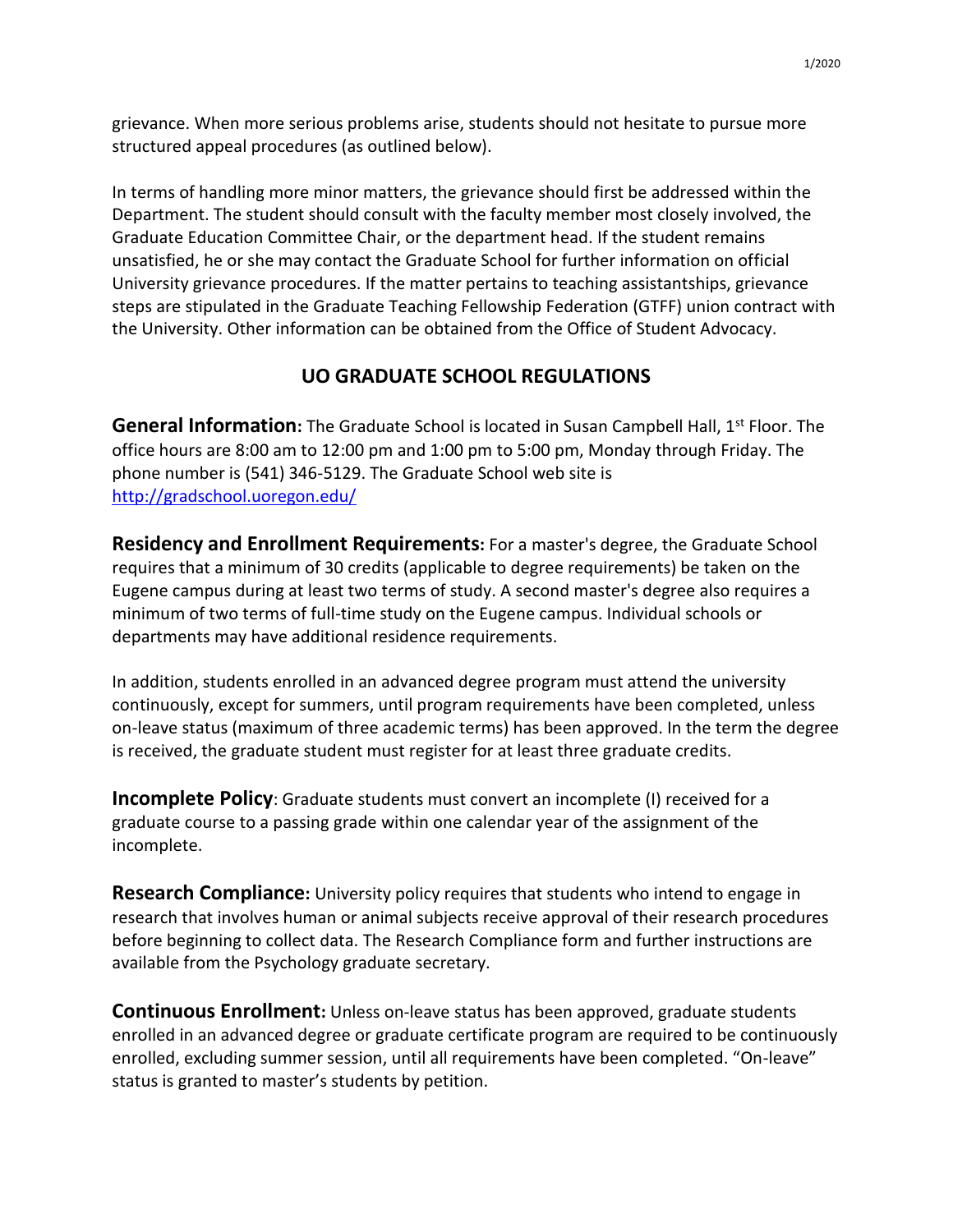1/2020

To remain in compliance with the Continuous Enrollment Policy, graduate students must be registered for a minimum of three graduate credits each term. This includes students who are taking only comprehensive exams, final examinations or presenting terminal projects. Also, students not in residence while writing a thesis, dissertation or project, but using faculty assistance, university services or facilities such as sending chapters to an advisor by mail or email for criticism must register for a minimum of three graduate credits per term. Registration should be for Thesis or Dissertation or Project credits.

For the term in which a degree is granted, graduate students must register for at least three graduate credits. If submitting a master's degree thesis in this final term, registration must include at least one of the three credits as Thesis (503) (see Research Paper vs. Formal Thesis section).

Various on-and off-campus agencies and offices have their own course-load requirements. For example, some agencies offering student loans set registration requirements. Because the minimum registration requirements for the Graduate School may not satisfy some agency requirements, it is the student's responsibility to register for the required number of credits. The Office of the Registrar can certify a student's registration.

**On-Leave Status:** A graduate student (at the master's level) interrupting a study program for one or more terms, excluding summer session, must register for on-leave status to ensure a place upon return. Only graduate students in good standing are eligible.

The Graduate School must receive the application by the last registration day in that term, as noted in the schedule of classes. On-leave status is granted for a specific time period that may not exceed three academic terms, excluding summer session. Students with on-leave status are not required to pay fees. However, students must register and pay fees if they will be using university facilities or faculty or staff services during that term. The on-leave form is available from the Graduate School website [http://gradschool.uoregon.edu/current-students/academic](http://gradschool.uoregon.edu/current-students/academic-forms)[forms.](http://gradschool.uoregon.edu/current-students/academic-forms) Master's degree candidates may apply for a maximum of three academic terms of onleave status during the course of study for the degree.

**Permission to Re-register:** A graduate student who fails to maintain continuous enrollment or obtain on-leave status is required to file a Permission to Re-register petition in the Graduate School. The student's home department and the Graduate School review the petition. This procedure is equivalent to a new admission, and the petitioner may be required to meet departmental admission policies and degree completion requirements that are in effect on the date of re-enrollment. The Permission to Reregister form is available on the Graduate School website at [http://gradschool.uoregon.edu/current-students/academic-forms.](http://gradschool.uoregon.edu/current-students/academic-forms)

Review of the re-registration form may result in a change of residency status from resident to non-resident.